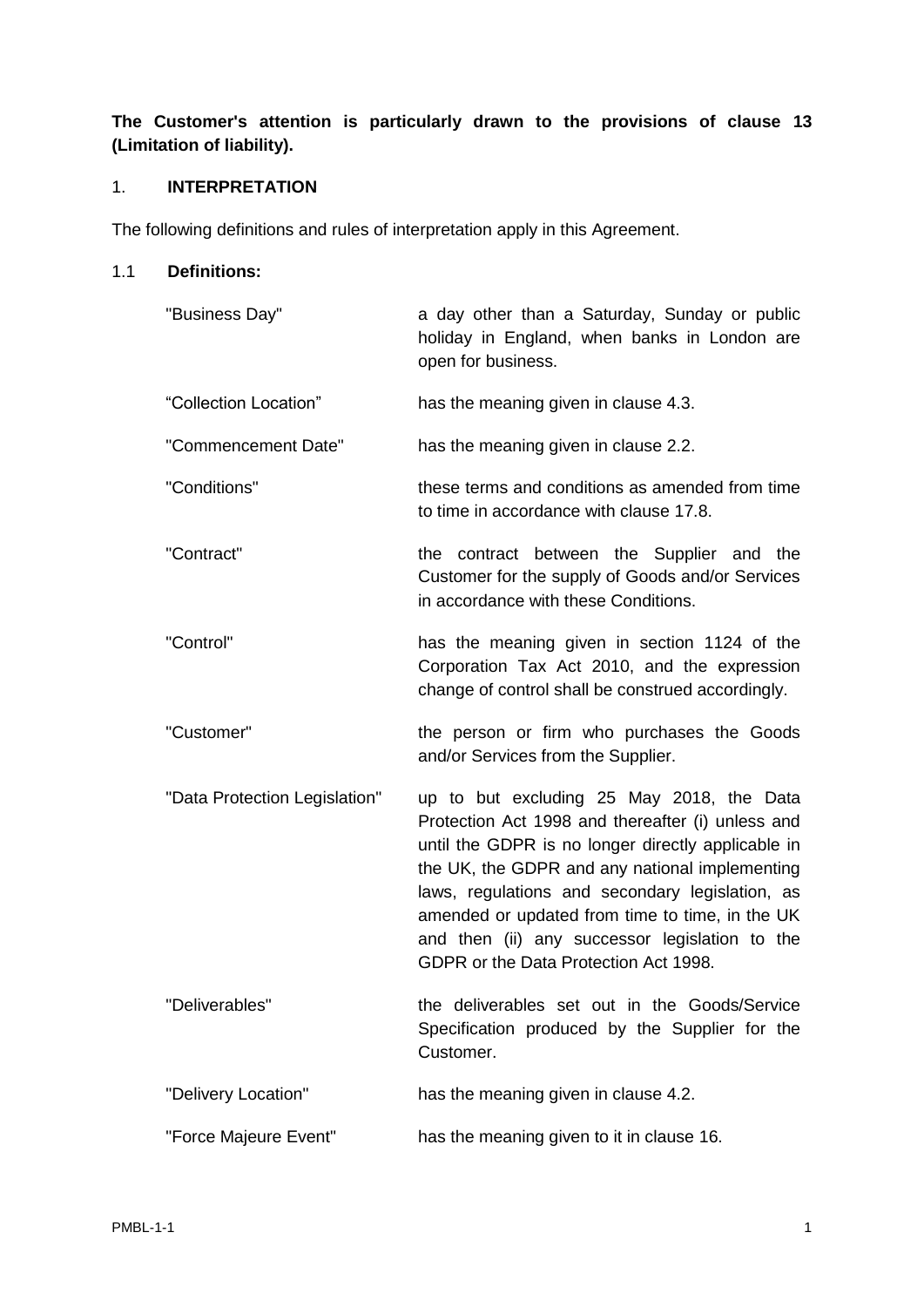| "GDPR"                         | General Data Protection Regulation<br>((EU)<br>2016/679).                                                                                                                                                                                                                                                                                                                                                                                                                                                                                                                                                                                                                                                                                                                                                                                                                                                      |
|--------------------------------|----------------------------------------------------------------------------------------------------------------------------------------------------------------------------------------------------------------------------------------------------------------------------------------------------------------------------------------------------------------------------------------------------------------------------------------------------------------------------------------------------------------------------------------------------------------------------------------------------------------------------------------------------------------------------------------------------------------------------------------------------------------------------------------------------------------------------------------------------------------------------------------------------------------|
| "Goods"                        | the goods (or any part of them) set out in the<br>Order.                                                                                                                                                                                                                                                                                                                                                                                                                                                                                                                                                                                                                                                                                                                                                                                                                                                       |
| "Goods Specification"          | any specification for the Goods, including any<br>relevant plans or drawings, that is agreed in<br>writing by the Customer and the Supplier.                                                                                                                                                                                                                                                                                                                                                                                                                                                                                                                                                                                                                                                                                                                                                                   |
| "Intellectual Property Rights" | patents, utility models, rights to inventions,<br>copyright and neighbouring and related rights,<br>moral rights, trade marks and service marks,<br>business names and domain names, rights in get-<br>up and trade dress, goodwill and the right to sue<br>for passing off or unfair competition, rights in<br>designs, rights in computer software, database<br>rights, rights to use, and protect the confidentiality<br>of, confidential information (including know-how<br>and trade secrets), and all other intellectual<br>property rights, in each case whether registered or<br>unregistered and including all applications and<br>rights to apply for and be granted, renewals or<br>extensions of, and rights to claim priority from,<br>such rights and all similar or equivalent rights or<br>forms of protection which subsist or will subsist<br>now or in the future in any part of the world. |
| "Order"                        | the Customer's order for the supply of Goods<br>and/or Services, as set out in the Customer's<br>purchase order form, or the Customer's written<br>acceptance of the Supplier's quotation,<br>or<br>overleaf, as the case may be.                                                                                                                                                                                                                                                                                                                                                                                                                                                                                                                                                                                                                                                                              |
| "Price"                        | the price paid by the Customer to the Supplier for<br>the Goods and/or Services provided under the<br>Contract.                                                                                                                                                                                                                                                                                                                                                                                                                                                                                                                                                                                                                                                                                                                                                                                                |
| "Privacy Policy"               | the policy made available at and as updated from<br>time to time.                                                                                                                                                                                                                                                                                                                                                                                                                                                                                                                                                                                                                                                                                                                                                                                                                                              |
| "Services"                     | the services, including the Deliverables, supplied<br>by the Supplier to the Customer as set out in the<br>Service Specification.                                                                                                                                                                                                                                                                                                                                                                                                                                                                                                                                                                                                                                                                                                                                                                              |
| "Service Specification"        | the description or specification for the Services                                                                                                                                                                                                                                                                                                                                                                                                                                                                                                                                                                                                                                                                                                                                                                                                                                                              |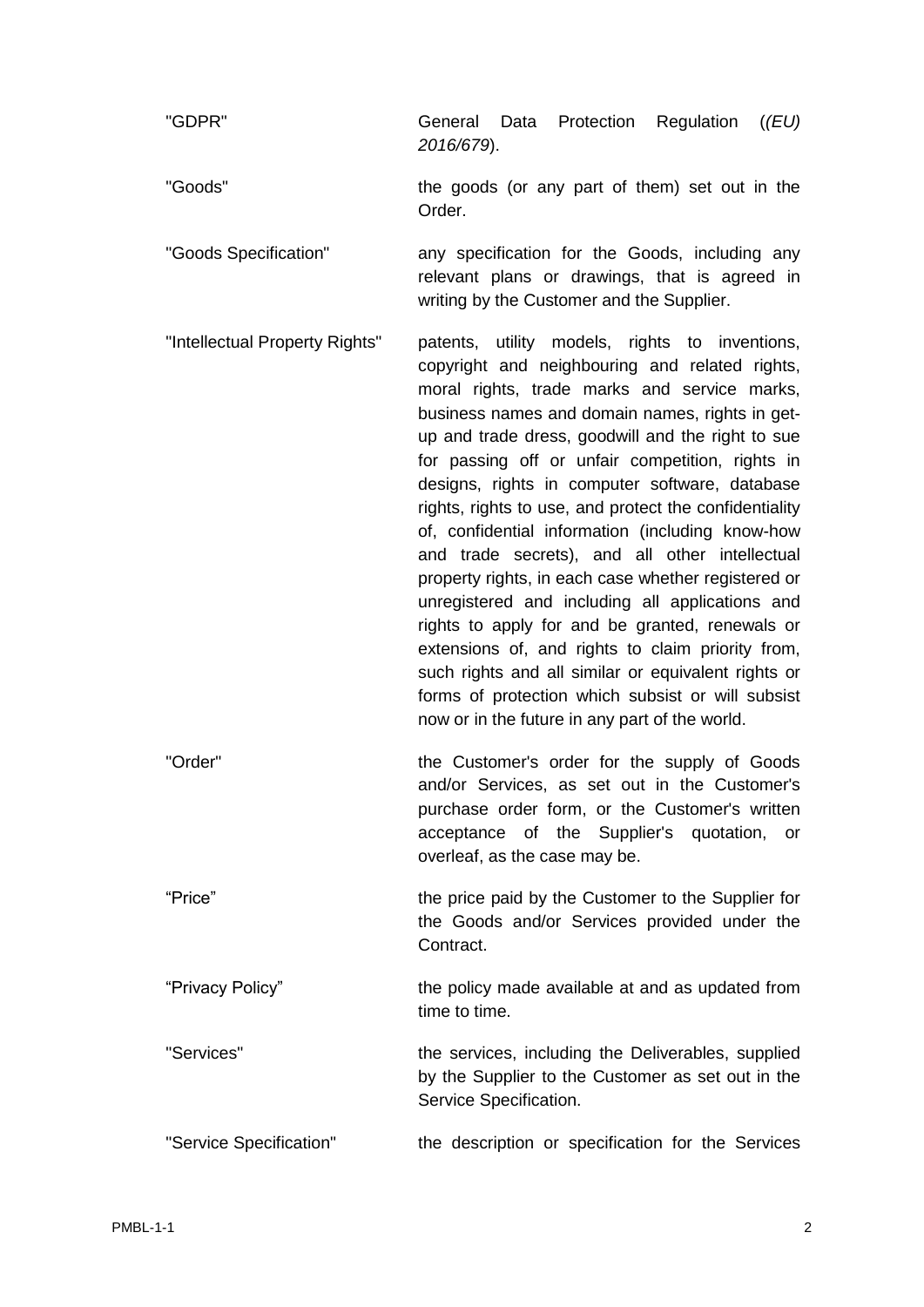provided by the Supplier to the Customer.

| "Supplier"            | PMBL Limited registered in England and Wales<br>with company number 4032385. |
|-----------------------|------------------------------------------------------------------------------|
| "Supplier Materials"  | has the meaning given in clause 8.1.8.                                       |
| "Supplier's Premises" | Unit D, Leach Road, Chard, Somerset, TA20 1FA                                |

2 Interpretation:

(a) A **person** includes a natural person, corporate or unincorporated body (whether or not having separate legal personality).

(b) A reference to a party includes its successors and permitted assigns.

(c) A reference to a statute or statutory provision is a reference to it as amended or re-enacted. A reference to a statute or statutory provision includes all subordinate legislation made under that statute or statutory provision.

(d) Any words following the terms **including**, **include**, **in particular**, **for example** or any similar expression shall be construed as illustrative and shall not limit the sense of the words, description, definition, phrase or term preceding those terms.

(e) A reference to **writing** or **written** includes fax and email.

#### 2. **BASIS OF CONTRACT**

- 2.1 The Order constitutes an offer by the Customer to purchase Goods and/or Services in accordance with these Conditions.
- <span id="page-2-0"></span>2.2 The Order shall only be deemed to be accepted when the Supplier issues written acceptance of the Order at which point and on which date the Contract shall come into existence (**Commencement Date**).
- 2.3 Any samples, drawings, descriptive matter or advertising issued by the Supplier and any descriptions of the Goods or illustrations or descriptions of the Services contained in the Supplier's catalogues or brochures are issued or published for the sole purpose of giving an approximate idea of the Services and/or Goods described in them.
- 2.4 These Conditions apply to the Contract to the exclusion of any other terms that the Customer seeks to impose or incorporate, or which are implied by trade, custom, practice or course of dealing.
- 2.5 Any quotation given by the Supplier shall not constitute an offer, and is only valid for a period of 30 Business Days from its date of issue.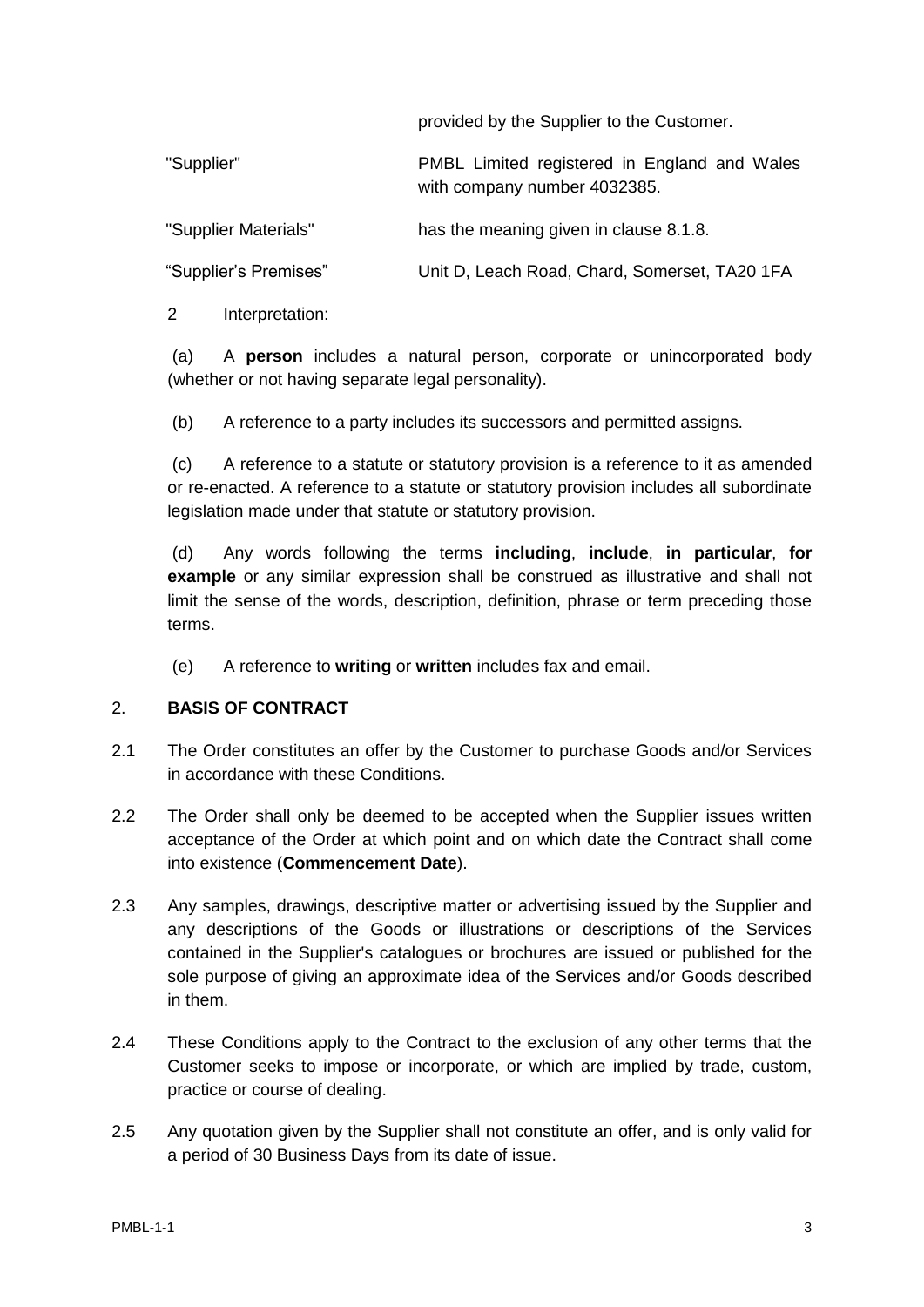2.6 All of these Conditions shall apply to the supply of both Goods and Services except where application to one or the other is specified.

## 3. **GOODS**

- 3.1 The Goods are described in the Goods Specification.
- <span id="page-3-1"></span>3.2 To the extent that the Goods are to be manufactured in accordance with a Goods Specification supplied by the Customer, the Customer shall indemnify the Supplier against all liabilities, costs, expenses, damages and losses (including any direct, indirect or consequential losses, loss of profit, loss of reputation and all interest, penalties and legal costs (calculated on a full indemnity basis) and all other professional costs and expenses) suffered or incurred by the Supplier arising out of or in connection with any claim made against the Supplier for actual or alleged infringement of a third party's intellectual property rights arising out of or in connection with the Supplier's use of the Goods Specification. This clause [3.2](#page-3-1) shall survive termination of the Contract.
- 3.3 The Supplier reserves the right to amend the Goods Specification if required by any applicable statutory or regulatory requirement, and the Supplier shall notify the Customer in any such event.

#### 4. **DELIVERY OF GOODS**

- 4.1 The Supplier shall ensure that:
	- 4.1.1 each delivery of the Goods is accompanied by a delivery note which shows the date of the Order, all relevant Customer and Supplier reference numbers, the type and quantity of the Goods (including the code number of the Goods, where applicable), special storage instructions (if any) and, if the Order is being delivered by instalments, the outstanding balance of Goods remaining to be delivered; and
	- 4.1.2 it states clearly on the delivery note any requirement for the Customer to return any packaging material to the Supplier. The Customer shall make any such packaging materials available for collection at such times as the Supplier shall reasonably request. Returns of packaging materials shall be at the Supplier's expense.
- <span id="page-3-0"></span>4.2 If the Price includes delivery costs, the Supplier shall deliver the Goods to the location set out in the Order or such other location as the parties may agree **(Delivery Location**) at any time after the Supplier notifies the Customer that the Goods are ready.
- 4.3 If the Price does not include delivery costs, the Customer shall collect the Goods from the Supplier's Premises or such other location as may be agreed with the Customer before delivery (**Collection Location**) within three Business Days of the Supplier notifying the Customer that the Goods are ready.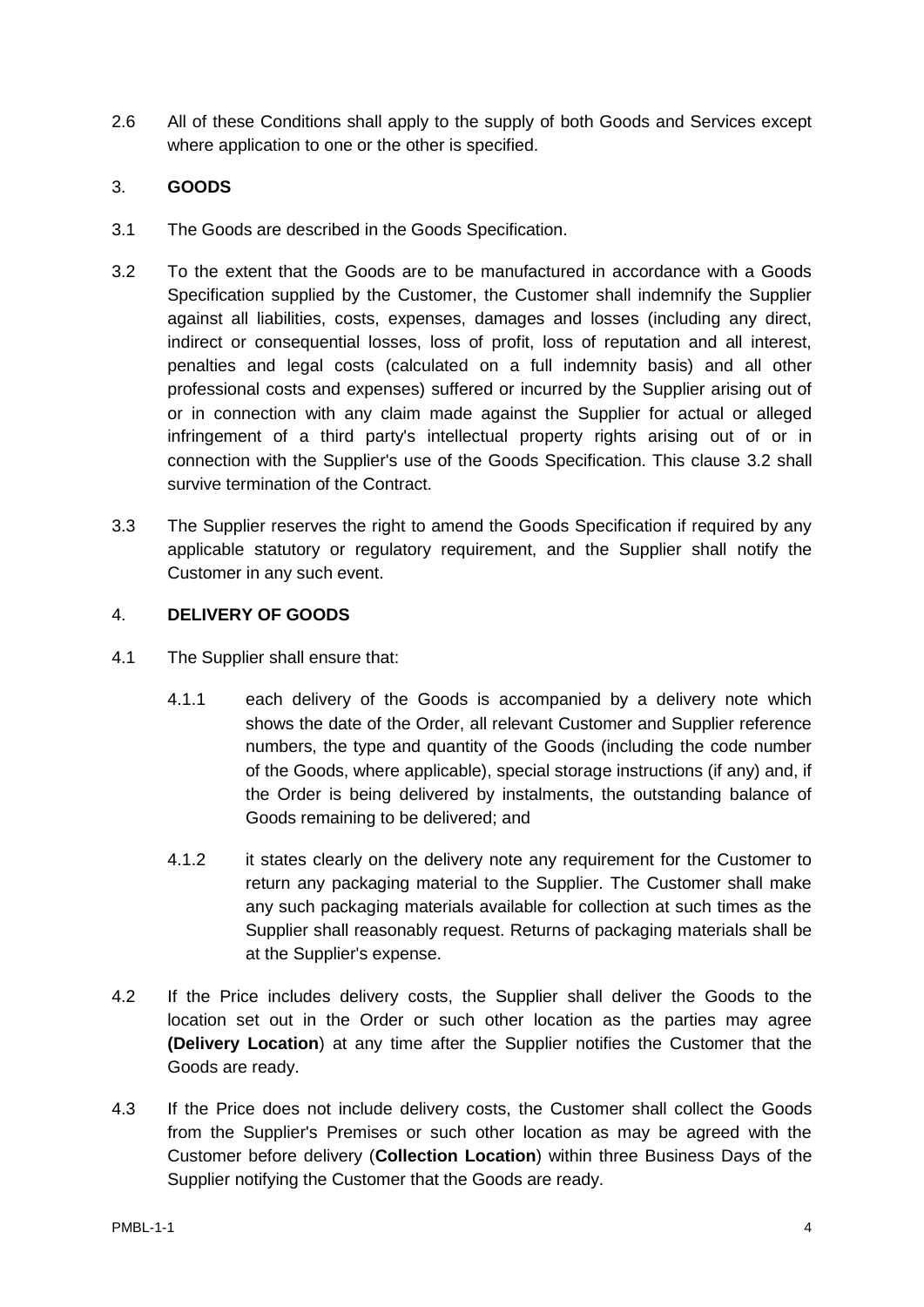- 4.4 Subject to clause 4.7 below, delivery of the Goods shall be completed on the completion of:
	- 4.4.1 unloading of the Goods at the Delivery Locations in the case of Goods to be delivered by the Supplier; and
	- 4.4.2 loading of the Goods by the Customer or the Customer's agent at the Collection Location in the case of Goods to be collected by the Customer.
- 4.5 Any dates quoted for delivery of the Goods are approximate only, and the time of delivery is not of the essence. The Supplier shall not be liable for any delay in delivery of the Goods that is caused by a Force Majeure Event or the Customer's failure to provide the Supplier with adequate delivery instructions or any other instructions that are relevant to the supply of the Goods.
- 4.6 If the Supplier fails to deliver the Goods, its liability shall be limited to the costs and expenses incurred by the Customer in obtaining replacement goods of similar description and quality in the cheapest market available, less the price of the Goods. The Supplier shall have no liability for any failure to deliver the Goods to the extent that such failure is caused by a Force Majeure Event or the Customer's failure to provide the Supplier with adequate delivery instructions for the Goods or any relevant instruction related to the supply of the Goods.
- 4.7 If the Customer fails to take delivery of the Goods within three Business Days of the Supplier notifying the Customer that the Goods are ready, then except where such failure or delay is caused by a Force Majeure Event or by the Supplier's failure to comply with its obligations under the Contract in respect of the Goods:
	- 4.7.1 delivery of the Goods shall be deemed to have been completed at 9.00 am on the third Business Day following the day on which the Supplier notified the Customer that the Goods were ready; and
	- 4.7.2 the Supplier shall store the Goods until delivery takes place, and charge the Customer for all related costs and expenses (including insurance).
- 4.8 If 30 Business Days after the Supplier notified the Customer that the Goods were ready for delivery the Customer has not taken delivery of them, the Supplier may resell or otherwise dispose of part or all of the Goods and, after deducting reasonable storage and selling costs, account to the Customer for any excess over the price of the Goods or charge the Customer for any shortfall below the price of the Goods.
- 4.9 The Supplier may deliver the Goods by instalments, which shall be invoiced and paid for separately. Each instalment shall constitute a separate contract. Subject to clause 14, delay in delivery or defect in an instalment shall not entitle the Customer to cancel any other instalment.

## <span id="page-4-0"></span>5. **QUALITY OF GOODS**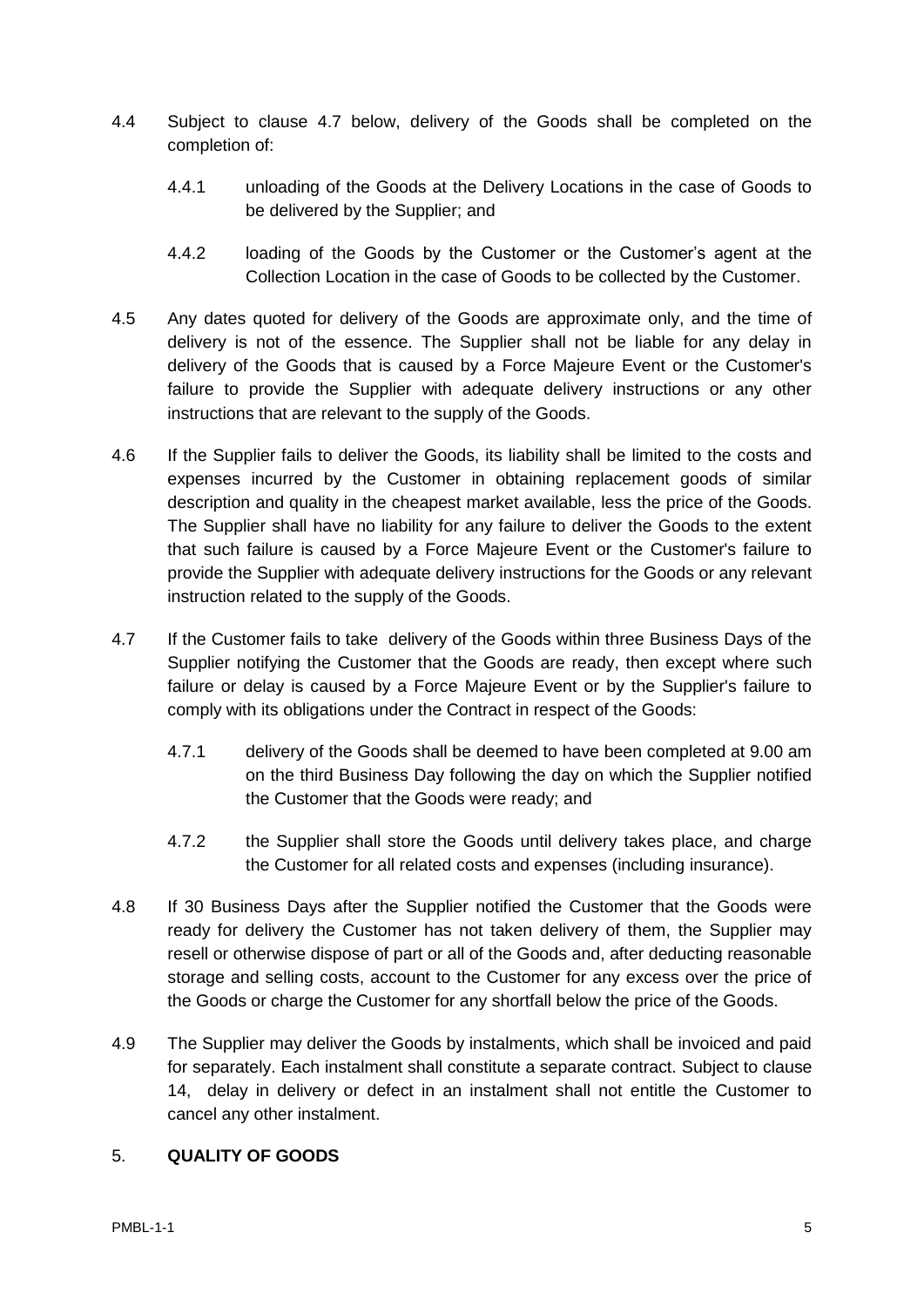- <span id="page-5-1"></span>5.1 The Supplier warrants that on delivery, and for a period of 12 months from the date of delivery (warranty period), the Goods shall:
	- 5.1.1 conform in all material respects with the Goods Specification;
	- 5.1.2 be free from material defects in design, material and workmanship;
	- 5.1.3 be of satisfactory quality (within the meaning of the Sale of Goods Act 1979); and
	- 5.1.4 be fit for any purpose held out by the Supplier.
- <span id="page-5-2"></span>5.2 The Supplier warrants that on delivery the Goods shall conform in all material respects with any sample provided to the Customer by the Supplier.
- 5.3 Subject to clause [5.4,](#page-5-0) the Supplier shall, at its option, repair or replace the defective Goods, or refund the price of the defective Goods in full if:
	- 5.3.1 the Customer gives notice in writing during the warranty period within a reasonable time of discovery that some or all of the Goods do not comply with the warranty set out in clause [5.1;](#page-5-1)
	- 5.3.2 the Supplier is given a reasonable opportunity of examining such Goods; and
	- 5.3.3 the Customer (if asked to do so by the Supplier) returns such Goods to the Supplier's place of business at the Customer's cost.
- <span id="page-5-0"></span>5.4 The Supplier shall not be liable for the Goods' failure to comply with the warranty in clause [5.1](#page-5-1) if:
	- 5.4.1 the Customer makes any further use of such Goods after giving a notice in accordance with clause [5.2;](#page-5-2)
	- 5.4.2 the defect arises because the Customer failed to follow the Supplier's oral or written instructions as to the storage, installation, commissioning, use or maintenance of the Goods or (if there are none) good trade practice;
	- 5.4.3 the defect arises as a result of the Supplier following any drawing, design or Goods Specification supplied by the Customer;
	- 5.4.4 the Customer alters or repairs such Goods without the written consent of the Supplier;
	- 5.4.5 the defect arises as a result of fair wear and tear, wilful damage, negligence, or abnormal working conditions; or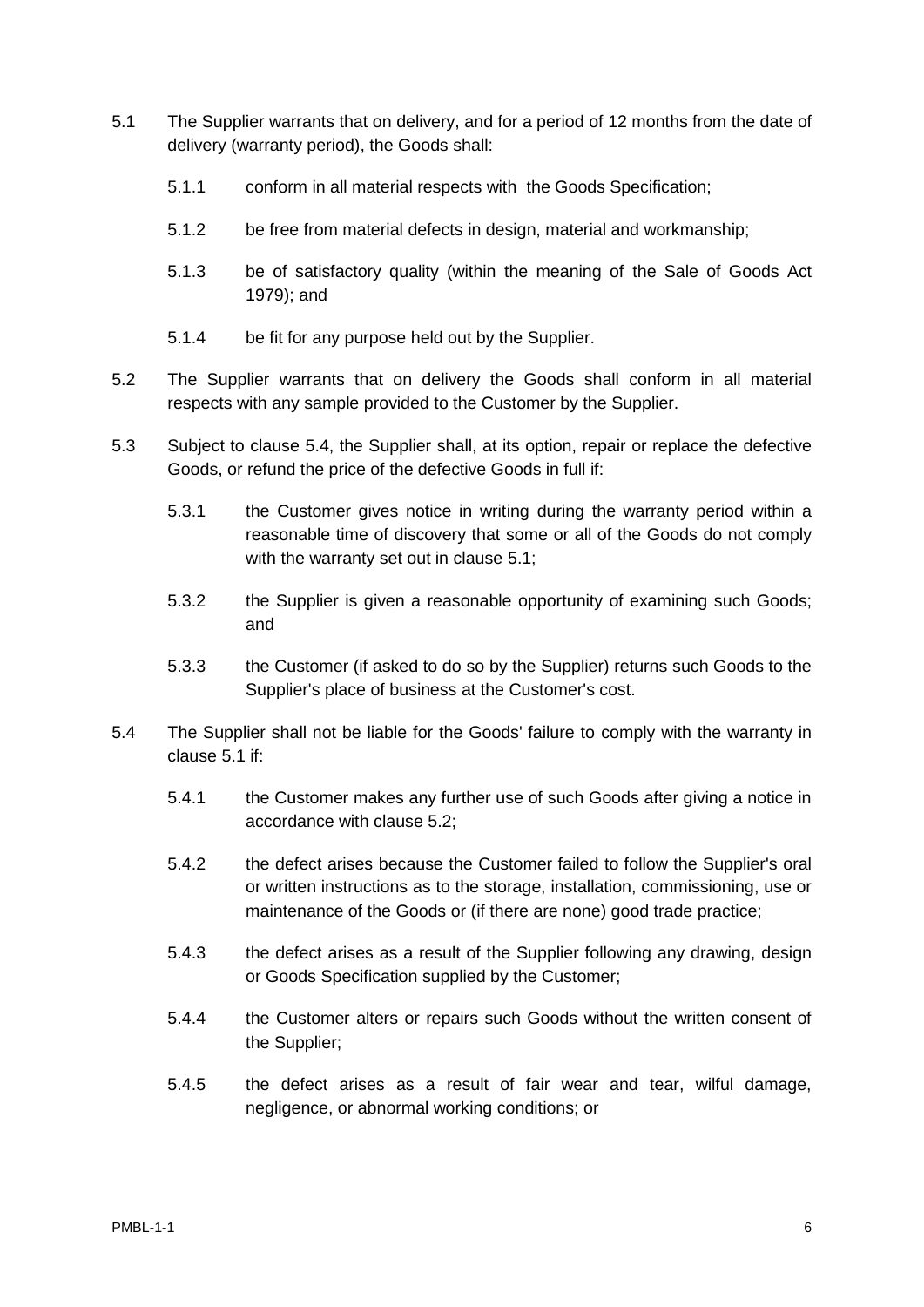- 5.4.6 the Goods differ from their description or the Goods Specification as a result of changes made to ensure they comply with applicable statutory or regulatory standards.
- 5.5 Except as provided in this clause [5,](#page-4-0) the Supplier shall have no liability to the Customer in respect of the Goods' failure to comply with the warranties set out in clauses [5.1](#page-5-1) and 5.2 above.
- 5.6 The terms of these Conditions shall apply to any repaired or replacement Goods supplied by the Supplier.

#### 6. **TITLE AND RISK**

- 6.1 The risk in the Goods shall pass to the Customer on completion of delivery.
- 6.2 Title to the Goods shall not pass to the Customer until the Supplier receives payment in full (in cash or cleared funds) for the Goods and any other goods that the Supplier has supplied to the Customer, in which case title to the Goods shall pass at the time of payment of all such sums
- 6.3 Until title to the Goods has passed to the Customer, the Customer shall:
	- 6.3.1 store the Goods separately from all other goods held by the Customer so that they remain readily identifiable as the Supplier's property;
	- 6.3.2 not remove, deface or obscure any identifying mark or packaging on or relating to the Goods;
	- 6.3.3 maintain the Goods in satisfactory condition and keep them insured against all risks for their full price on the Supplier's behalf from the date of delivery;
	- 6.3.4 notify the Supplier immediately if it becomes subject to any of the events listed in clause [14.2.2](#page-13-0) to clause [14.2.4;](#page-13-1) and
	- 6.3.5 give the Supplier such information relating to the Goods as the Supplier may require from time to time.

Subject to clause [6.4,](#page-6-0) the Customer may resell or use the Goods in the ordinary course of its business (but not otherwise) before the Supplier receives payment for the Goods. However, if the Customer resells the Goods before that time title to the Goods shall pass from the Supplier to the Customer immediately before the time at which resale by the Customer occurs

<span id="page-6-0"></span>6.4 If before title to the Goods passes to the Customer the Customer becomes subject to any of the events listed in clause [14.2.2](#page-13-0) to clause [14.2.4,](#page-13-1) then, without limiting any other right or remedy the Supplier may have: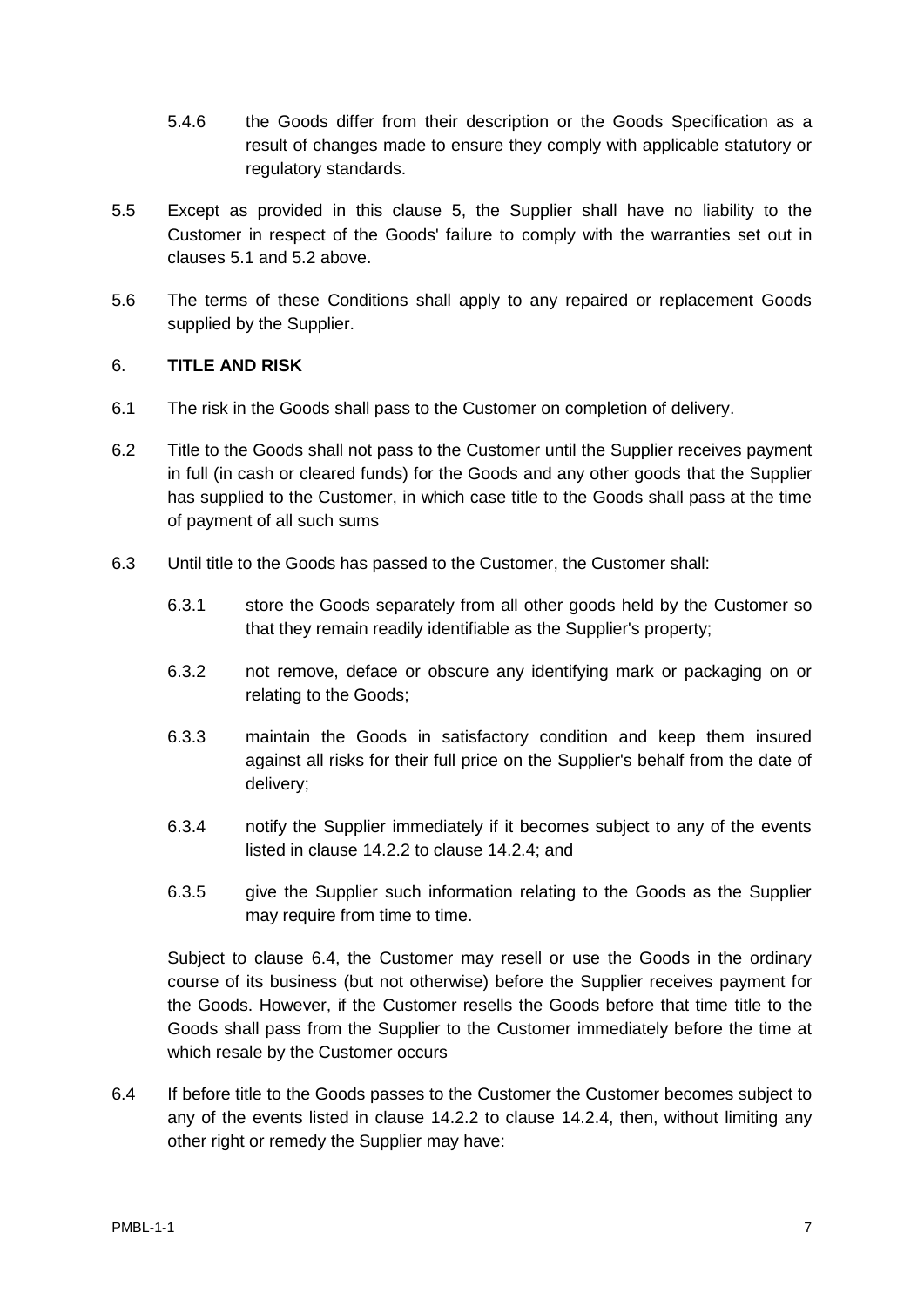- 6.4.1 the Customer's right to resell Goods or use them in the ordinary course of its business ceases immediately; and
- 6.4.2 the Supplier may at any time:
	- (a) require the Customer to deliver up all Goods in its possession which have not been resold, or irrevocably incorporated into another product; and
	- (b) if the Customer fails to do so promptly, enter any premises of the Customer or of any third party where the Goods are stored in order to recover them.

#### <span id="page-7-0"></span>7. **SUPPLY OF SERVICES**

- 7.1 The Supplier shall supply the Services to the Customer in accordance with the Service Specification in all material respects.
- 7.2 The Supplier shall use reasonable endeavours to meet any performance dates for the Services specified in the Service Specification, but any such dates shall be estimates only and time shall not be of the essence for the performance of the Services.
- 7.3 The Supplier reserves the right to amend the Service Specification if necessary to comply with any applicable law or regulatory requirement, or if the amendment will not materially affect the nature or quality of the Services, and the Supplier shall notify the Customer in any such event.
- 7.4 The Supplier warrants to the Customer that the Services will be provided using reasonable care and skill.

## 8. **CUSTOMER'S OBLIGATIONS**

- 8.1 The Customer shall:
	- 8.1.1 ensure that the terms of the Order and any information it provides in the Service Specification and the Goods Specification are complete and accurate;
	- 8.1.2 co-operate with the Supplier in all matters relating to the Services;
	- 8.1.3 provide the Supplier, its employees, agents, consultants and subcontractors, with access to the Customer's premises, office accommodation and other facilities as reasonably required by the Supplier to provide the Services;
	- 8.1.4 provide the Supplier with such information and materials as the Supplier may reasonably require in order to supply the Services, and ensure that such information is complete and accurate in all material respects;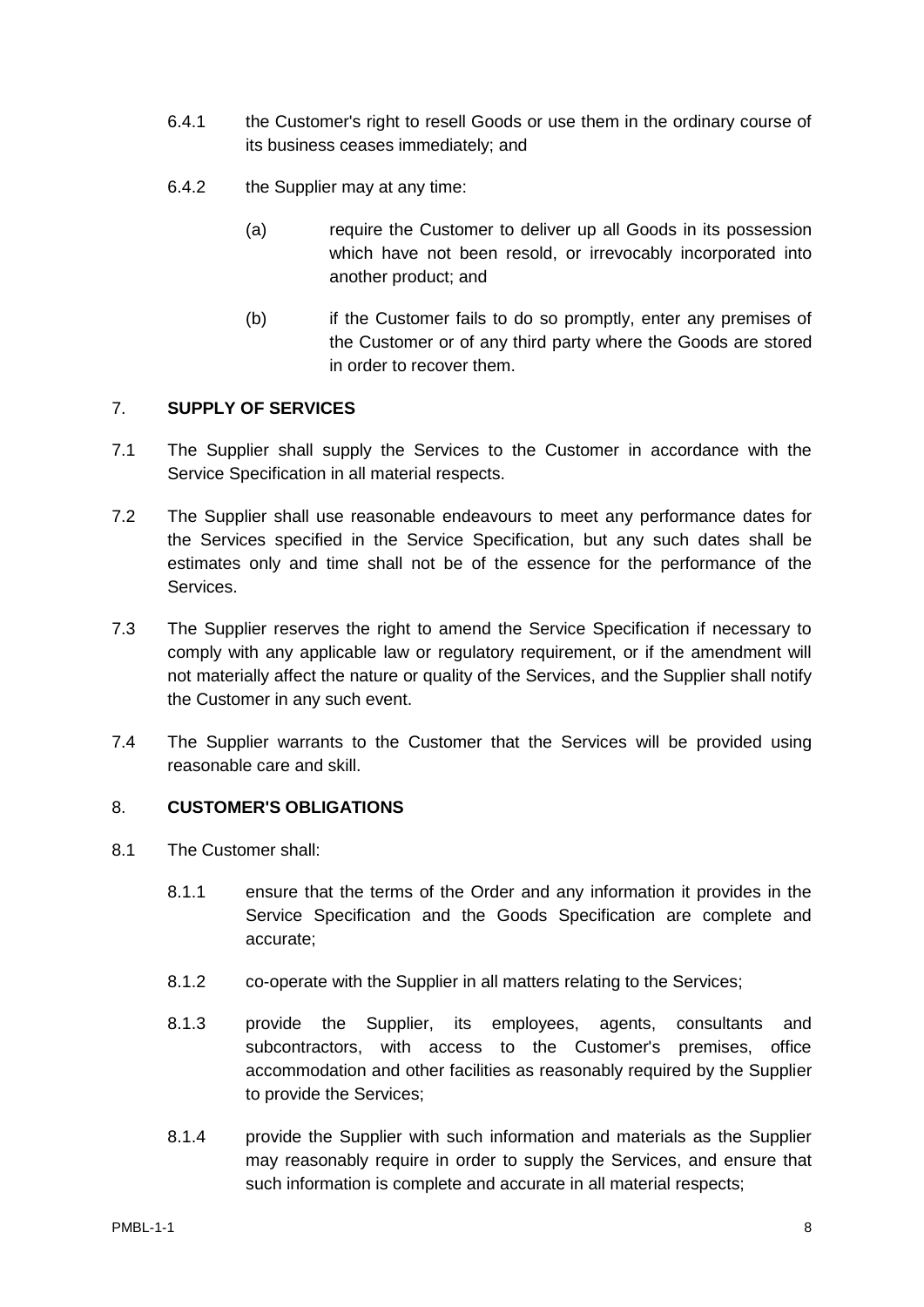- 8.1.5 prepare the Customer's premises for the supply of the Services;
- 8.1.6 obtain and maintain all necessary licences, permissions and consents which may be required for the Services before the date on which the Services are to start;
- 8.1.7 comply with all applicable laws, including health and safety laws;
- <span id="page-8-0"></span>8.1.8 keep all materials, equipment, documents and other property of the Supplier (Supplier Materials) at the Customer's premises in safe custody at its own risk, maintain the Supplier Materials in good condition until returned to the Supplier, and not dispose of or use the Supplier Materials other than in accordance with the Supplier's written instructions or authorisation; and
- 8.1.9 comply with any additional obligations as set out in the Service Specification and the Goods Specification.
- <span id="page-8-1"></span>8.2 If the Supplier's performance of any of its obligations under the Contract is prevented or delayed by any act or omission by the Customer or failure by the Customer to perform any relevant obligation (Customer Default):
	- 8.2.1 without limiting or affecting any other right or remedy available to it, the Supplier shall have the right to suspend performance of the Services until the Customer remedies the Customer Default, and to rely on the Customer Default to relieve it from the performance of any of its obligations in each case to the extent the Customer Default prevents or delays the Supplier's performance of any of its obligations;
	- 8.2.2 the Supplier shall not be liable for any costs or losses sustained or incurred by the Customer arising directly or indirectly from the Supplier's failure or delay to perform any of its obligations as set out in this clause [8.2;](#page-8-1) and
	- 8.2.3 the Customer shall reimburse the Supplier on written demand for any costs or losses sustained or incurred by the Supplier arising directly or indirectly from the Customer Default.

#### 9. **CHARGES AND PAYMENT**

- 9.1 The price for Goods:
	- 9.1.1 shall be the price set out in the Order or, if no price is quoted, the price set out in the Supplier's Goods Specification or Services Specification; and
	- 9.1.2 shall be exclusive of all costs and charges of packaging, insurance, transport of the Goods, which shall be invoiced to the Customer.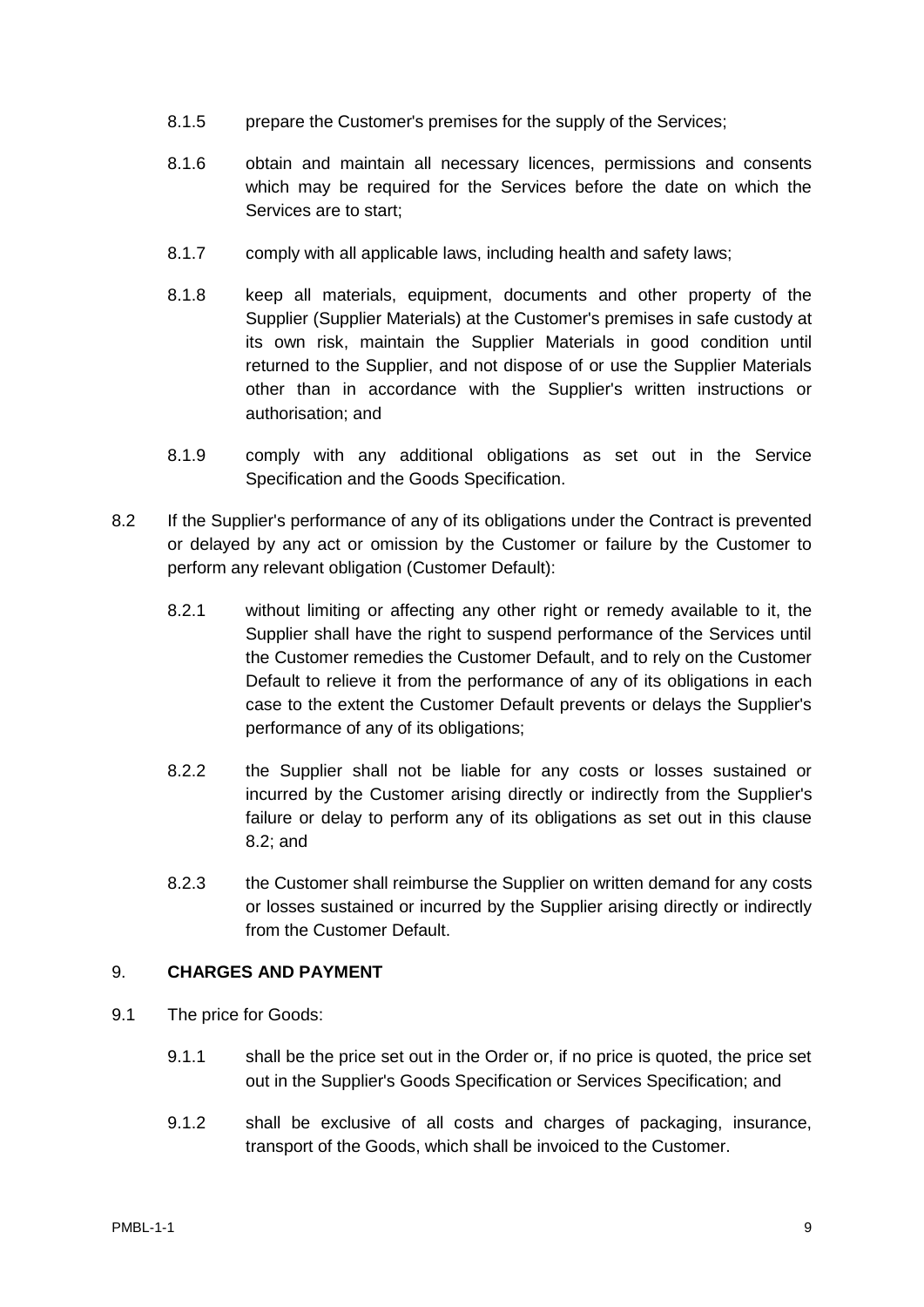- 9.2 The Supplier shall be entitled to charge the Customer for any expenses reasonably incurred by the individuals whom the Supplier engages in connection with the Services including travelling expenses, hotel costs, subsistence and any associated expenses, and for the cost of services provided by third parties and required by the Supplier for the performance of the Services, and for the cost of any necessary materials
- 9.3 Notwithstanding the provisions of clause 9.1 above, where the Supplier charges the Customer for packaging, casks, skids and other materials and such packaging is returned to the Supplier in a good and reasonable condition (in the Supplier's opinion) within 30 Business Days of the date of delivery of the Goods, the Supplier will deduct the cost of the packaging to the Customer.
- 9.4 The Supplier reserves the right to:
	- 9.4.1 increase the price of the Goods, by giving notice to the Customer at any time before delivery, to reflect any increase in the cost of the Goods to the Supplier that is due to:
		- (a) any factor beyond the control of the Supplier (including foreign exchange fluctuations, increases in taxes and duties, and increases in labour, materials and other manufacturing costs);
		- (b) any request by the Customer to change the delivery date(s), quantities or types of Goods ordered, or the Goods Specification; or
		- (c) any delay caused by any instructions of the Customer in respect of the Goods or failure of the Customer to give the Supplier adequate or accurate information or instructions in respect of the Goods.
- 9.5 In respect of Goods, the Supplier shall invoice the Customer on or at any time after completion of delivery. In respect of Services, the Supplier shall invoice the Customer on completion of the Services.
- 9.6 The Customer shall pay each invoice submitted by the Supplier:
	- 9.6.1 within 30 days of the date of the invoice; and
	- 9.6.2 in full and in cleared funds to a bank account nominated in writing by the Supplier, and

time for payment shall be of the essence of the Contract.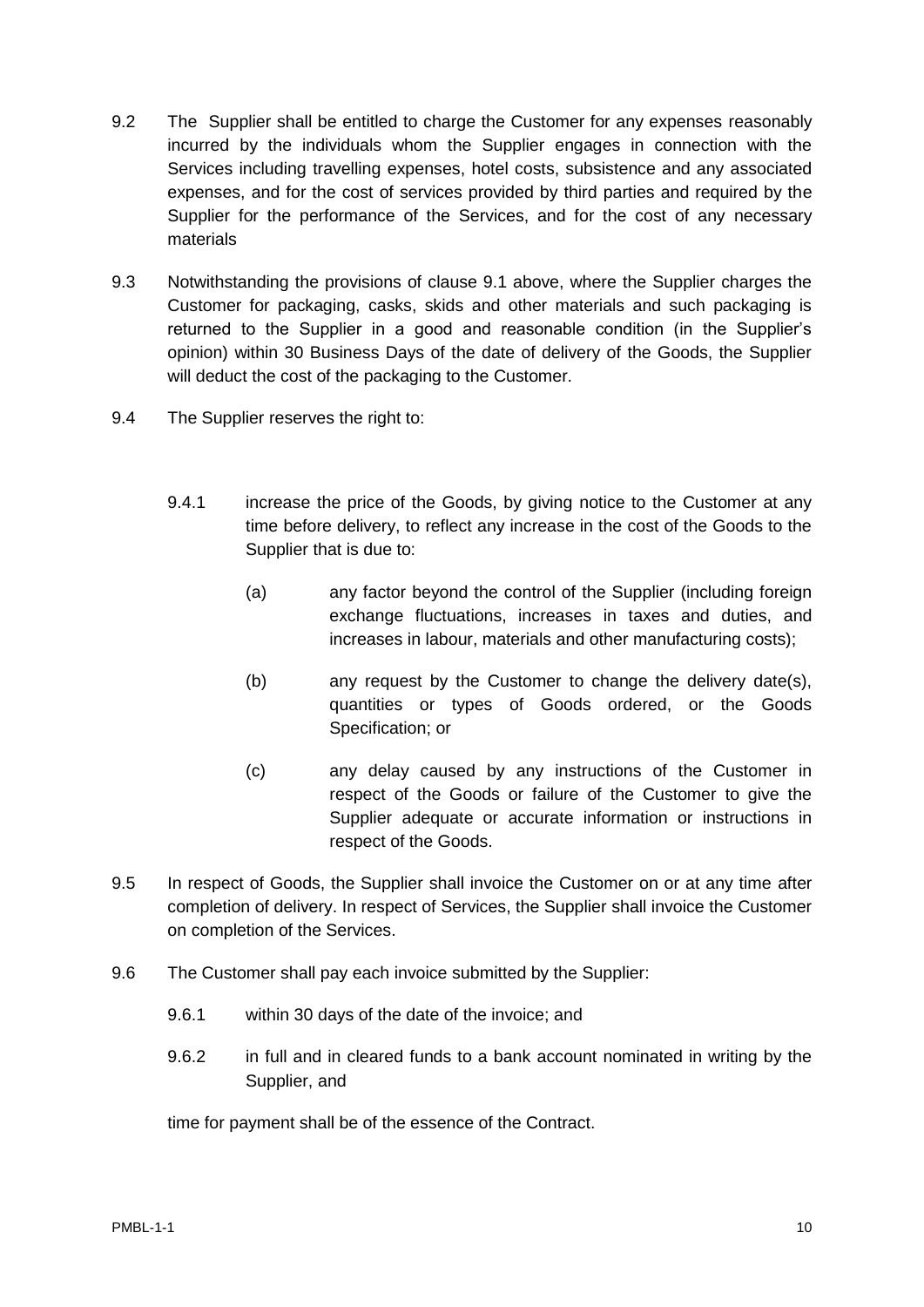- 9.7 All amounts payable by the Customer under the Contract are exclusive of amounts in respect of value added tax chargeable from time to time (VAT). Where any taxable supply for VAT purposes is made under the Contract by the Supplier to the Customer, the Customer shall, on receipt of a valid VAT invoice from the Supplier, pay to the Supplier such additional amounts in respect of VAT as are chargeable on the supply of the Services or Goods at the same time as payment is due for the supply of the Services or Goods.
- <span id="page-10-0"></span>9.8 If the Customer fails to make a payment due to the Supplier under the Contract by the due date, then, without limiting the Supplier's remedies under clause [14](#page-12-0) (Termination), the Customer shall pay interest on the overdue sum from the due date until payment of the overdue sum, whether before or after judgment. Interest under this clause [9.8](#page-10-0) will accrue each day at 4% a year above the Bank of England's base rate from time to time, but at 4% a year for any period when that base rate is below 0%.
- 9.9 All amounts due under the Contract shall be paid in full without any set-off, counterclaim, deduction or withholding (other than any deduction or withholding of tax as required by law).

#### 10. **INTELLECTUAL PROPERTY RIGHTS**

- 10.1 All Intellectual Property Rights in or arising out of or in connection with the Services (other than Intellectual Property Rights in any materials provided by the Customer) shall be owned by the Supplier.
- <span id="page-10-1"></span>10.2 The Supplier grants to the Customer, or shall procure the direct grant to the Customer of, a fully paid-up, worldwide, non-exclusive, royalty-free licence during the term of the Contract to copy the Deliverables (excluding materials provided by the Customer) for the purpose of receiving and using the Services and the Deliverables in its business.
- 10.3 The Customer shall not sub-license, assign or otherwise transfer the rights granted by clause [10.2.](#page-10-1)
- 10.4 The Customer grants the Supplier a fully paid-up, non-exclusive, royalty-free nontransferable licence to copy and modify any materials provided by the Customer to the Supplier for the term of the Contract for the purpose of providing the Services to the Customer.
- 10.5 Save as set out in clause 10.2, the Customer shall not copy, reproduce or reverse engineer any part of the Goods or the Deliverables.
- 10.6 The Customer shall indemnify the Supplier against all liabilities, costs, expenses, damages and losses (including any direct, indirect or consequential losses, loss of profit, loss of reputation and all interest penalties and legal and other professional costs and expenses) suffered or incurred by the Supplier arising out of or in connection with the Customer breach of this clause 10.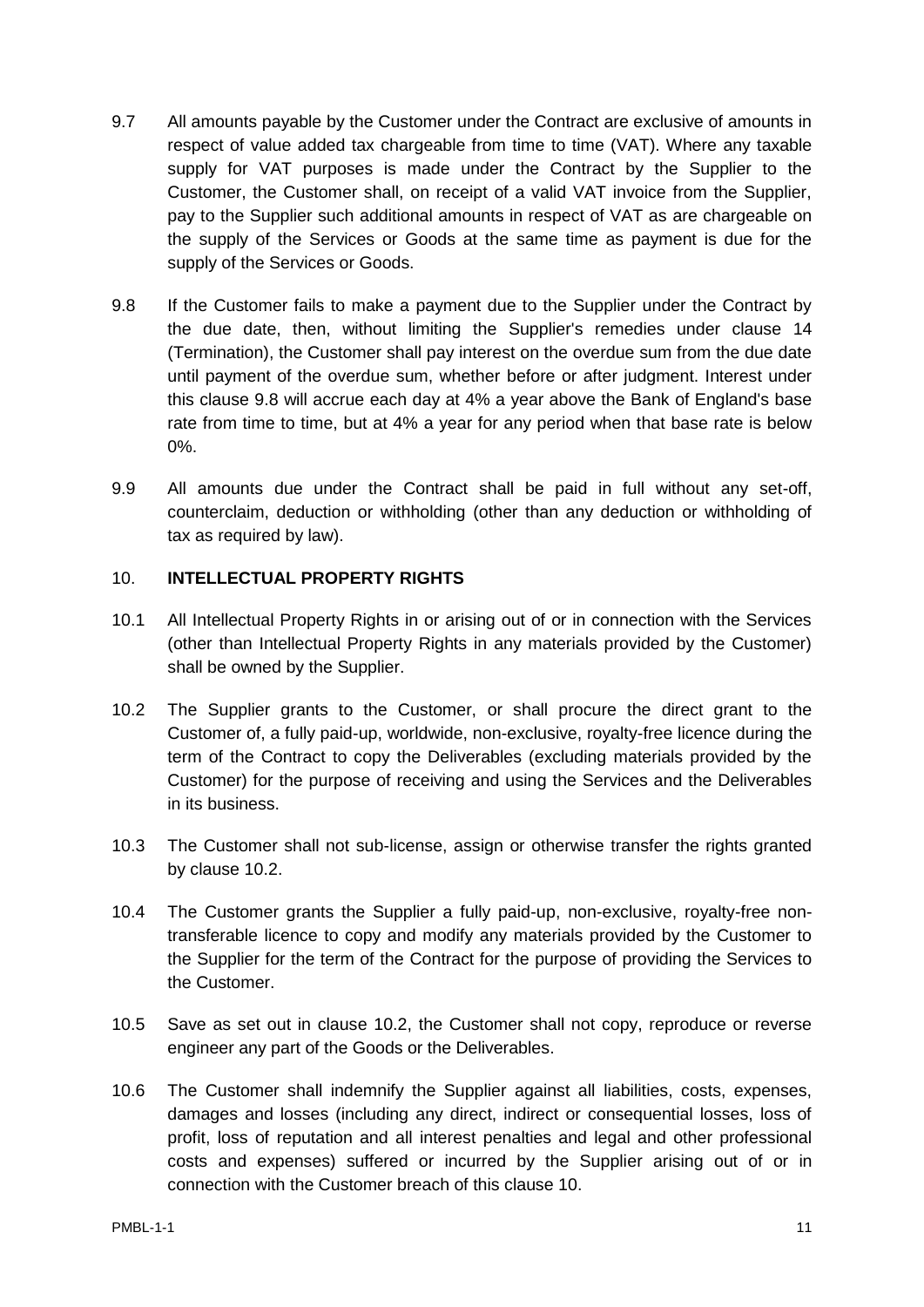10.7 The Customer acknowledges that in respect of any third party Intellectual Property Rights in the Goods or Services, the Customer's use of such Intellectual Property Rights is conditional on the Supplier obtaining a written licence from the relevant licensor on such terms as would entitle the Supplier to license such rights to the Customer.

#### <span id="page-11-1"></span>11. **DATA PROTECTION AND DATA PROCESSING**

- 11.1 Both parties will comply with all applicable requirements of the Data Protection Legislation. This clause [11](#page-11-1) is in addition to, and does not relieve, remove or replace, a party's obligations under the Data Protection Legislation.
- 11.2 The Supplier shall abide by the Privacy Policy when it handles Personal Data.
- 11.3 The Customer has all necessary appropriate consents and notices in place to enable lawful transfer of the Personal Data (as defined in the Data Protection Legislation) to the Supplier for the duration and purposes of the Contract.

## 12. **CONFIDENTIALITY**

- 12.1 Each party undertakes that it shall not at any time disclose to any person any confidential information concerning the business, affairs, customers, clients or suppliers of the other party, except as permitted by clause [12.2.](#page-11-2)
- <span id="page-11-2"></span>12.2 Each party may disclose the other party's confidential information*:*
	- 12.2.1 to its employees, officers, representatives, subcontractors or advisers who need to know such information for the purposes of carrying out the party's obligations under the Contract. Each party shall ensure that its employees, officers, representatives, subcontractors or advisers to whom it discloses the other party's confidential information comply with this clause 12; and
	- 12.2.2 as may be required by law, a court of competent jurisdiction or any governmental or regulatory authority*.*
- 12.3 Neither party shall use the other party's confidential information for any purpose other than to perform its obligations under the Contract.
- 12.4 This clause 12 shall survive termination of the Contract.

## <span id="page-11-0"></span>13. **LIMITATION OF LIABILITY: THE CUSTOMER'S ATTENTION IS PARTICULARLY DRAWN TO THIS CLAUSE.**

- <span id="page-11-3"></span>13.1 Nothing in the Contract limits any liability which cannot legally be limited, including liability for:
	- 13.1.1 death or personal injury caused by negligence;
	- 13.1.2 fraud or fraudulent misrepresentation; and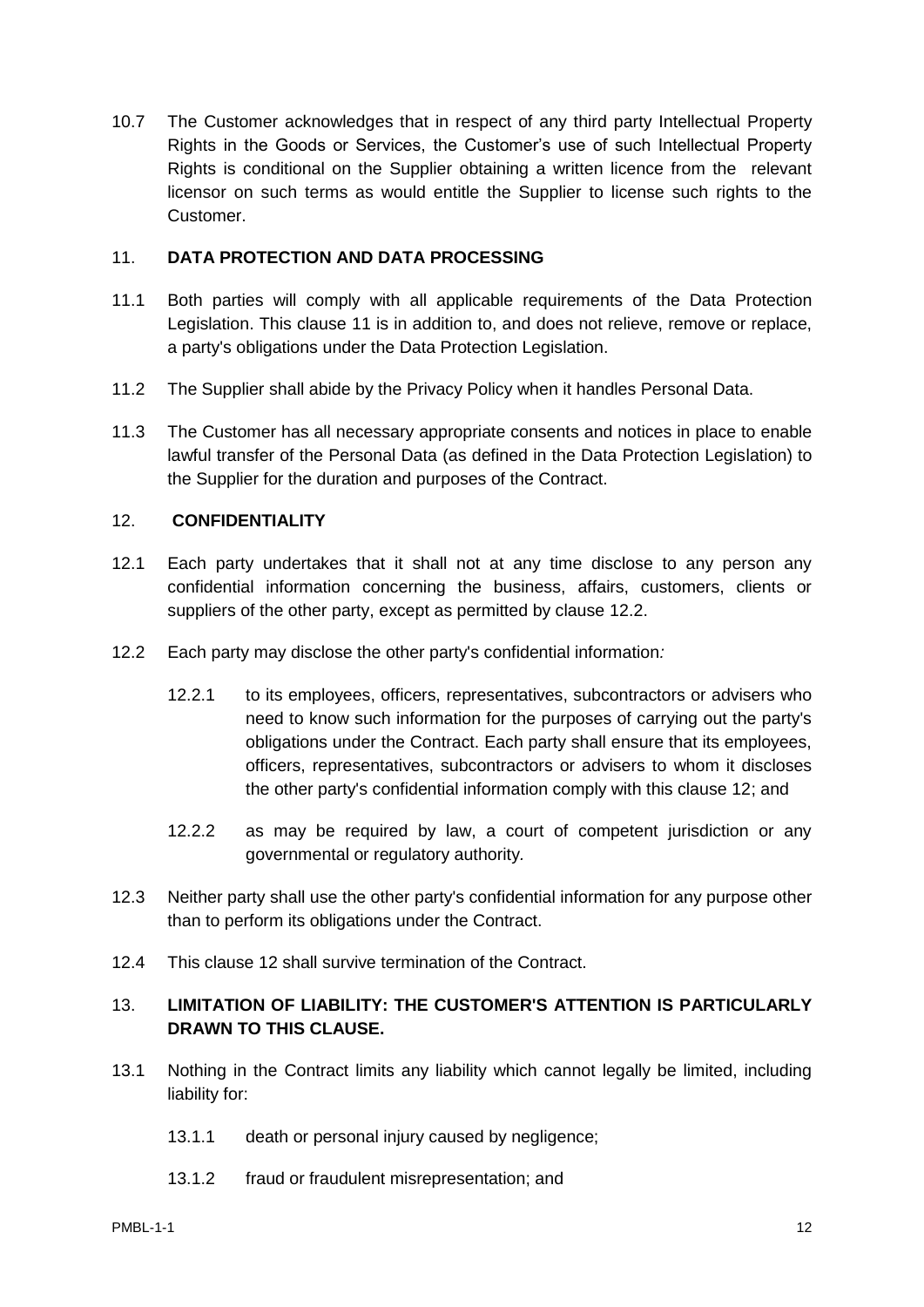- 13.1.3 breach of the terms implied by section 12 of the Sale of Goods Act 1979 or section 2 of the Supply of Goods and Services Act 1982 (title and quiet possession).
- 13.2 Subject to clause [13.1,](#page-11-3) the Supplier's total liability to the Customer shall not exceed the amounts paid by the Customer under the Contract. The Supplier's total liability includes liability in contract, tort (including negligence), breach of statutory duty, or otherwise, arising under or in connection with the Contract.
- <span id="page-12-2"></span><span id="page-12-1"></span>13.3 This clause [13.3](#page-12-1) sets out specific heads of excluded loss:
	- 13.3.1 Subject to clause [13.1,](#page-11-3) the types of loss listed in *clause [13.3.2](#page-12-2)*are wholly excluded by the parties.
	- 13.3.2 The following types of loss are wholly excluded:
		- (a) Loss of profits.
		- (b) Loss of sales or business.
		- (c) Loss of agreements or contracts.
		- (d) Loss of anticipated savings.
		- (e) Loss of use or corruption of software, data or information.
		- (f) Loss of or damage to goodwill.
		- (g) Indirect or consequential loss.
- 13.4 The Supplier has given commitments as to compliance of the Goods and Services with relevant specifications in clauses [5](#page-4-0) and [7](#page-7-0) respectively. In view of these commitments, the terms implied by sections 13 to 15 of the Sale of Goods Act 1979 and sections 3, 4 and 5 of the Supply of Goods and Services Act 1982 are, to the fullest extent permitted by law, excluded from this Agreement.
- 13.5 Unless the Customer notifies the Supplier that it intends to make a claim in respect of an event within the notice period, the Supplier shall have no liability for that event. The notice period for an event shall start on the day on which the Customer became, or ought reasonably to have become, aware of the event having occurred and shall expire three months from that date. The notice must be in writing and must identify the event and the grounds for the claim in reasonable detail.
- 13.6 This clause [13](#page-11-0) shall survive termination of the Contract.

#### <span id="page-12-0"></span>14. **TERMINATION**

14.1 Without affecting any other right or remedy available to it, either party may terminate the Contract by giving the other party not less than one month's written notice.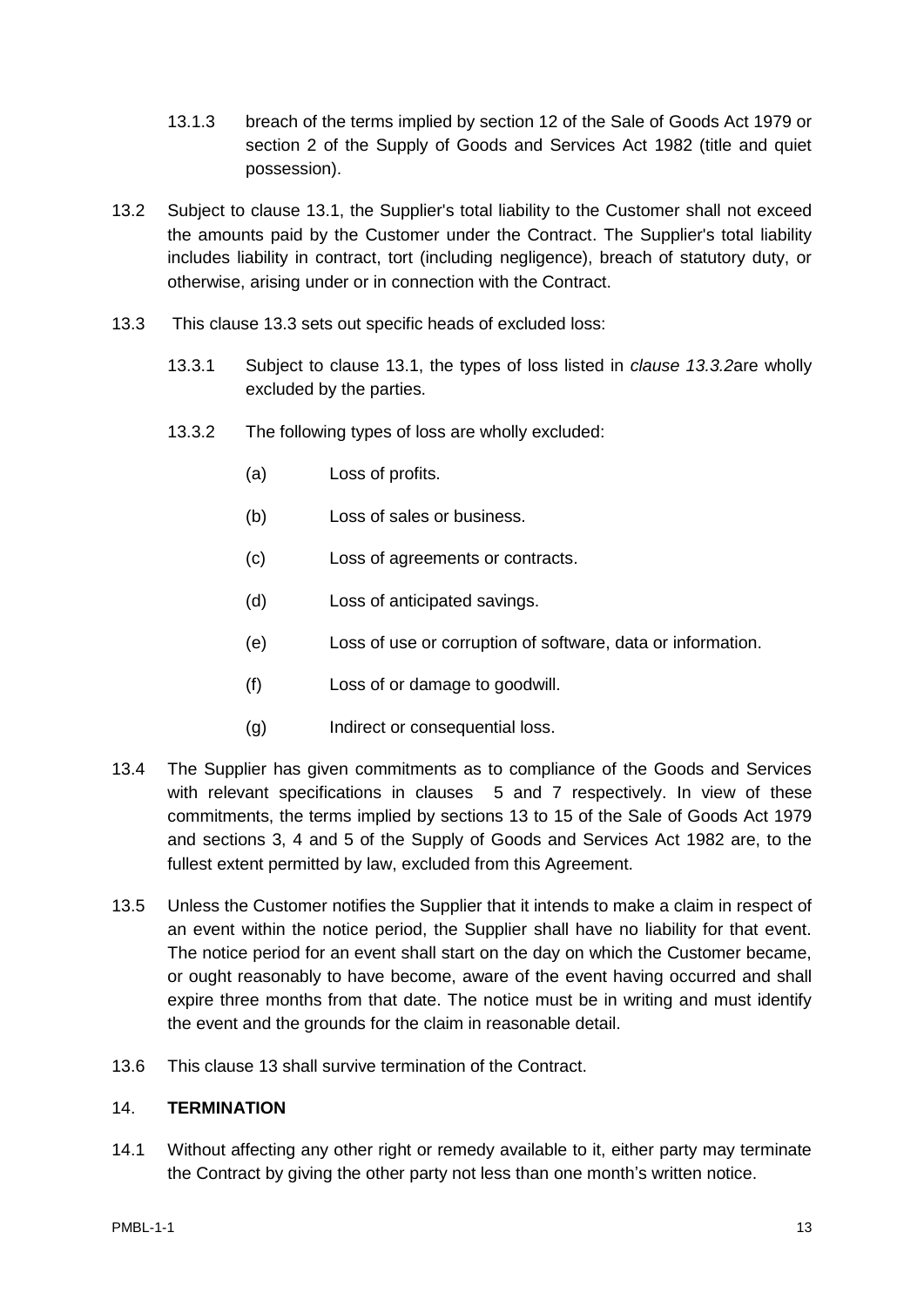- <span id="page-13-0"></span>14.2 Without affecting any other right or remedy available to it, either party may terminate the Contract with immediate effect by giving written notice to the other party if:
	- 14.2.1 the other party commits a material breach of its obligations under the Contract and (if such breach is remediable) fails to remedy that breach within 14days after receipt of notice in writing to do so;
	- 14.2.2 the other party takes any step or action in connection with its entering administration, provisional liquidation or any composition or arrangement with its creditors (other than in relation to a solvent restructuring), being wound up (whether voluntarily or by order of the court, unless for the purpose of a solvent restructuring), having a receiver appointed to any of its assets or ceasing to carry on business or, if the step or action is taken in another jurisdiction, in connection with any analogous procedure in the relevant jurisdiction;
	- 14.2.3 the other party suspends, or threatens to suspend, or ceases or threatens to cease to carry on all or a substantial part of its business; or
	- 14.2.4 the other party's financial position deteriorates to such an extent that in the terminating party's opinion the other party's capability to adequately fulfil its obligations under the Contract has been placed in jeopardy.
- <span id="page-13-1"></span>14.3 Without affecting any other right or remedy available to it, the Supplier may terminate the Contract with immediate effect by giving written notice to the Customer if:
	- 14.3.1 the Customer fails to pay any amount due under the Contract on the due date for payment; or
	- 14.3.2 there is a change of control of the Customer.
- 14.4 Without affecting any other right or remedy available to it, the Supplier may suspend the supply of Services or all further deliveries of Goods under the Contract or any other contract between the Customer and the Supplier if the Customer fails to pay any amount due under the Contract on the due date for payment, the Customer becomes subject to any of the events listed in clause [14.2.2](#page-13-0) to clause [14.2.4,](#page-13-1) or the Supplier reasonably believes that the Customer is about to become subject to any of them.

#### 15. **CONSEQUENCES OF TERMINATION**

- 15.1 On termination of the Contract:
	- 15.1.1 the Customer shall immediately pay to the Supplier all of the Supplier's outstanding unpaid invoices and interest and, in respect of Goods and Services supplied but for which no invoice has been submitted, the Supplier shall submit an invoice, which shall be payable by the Customer immediately on receipt; and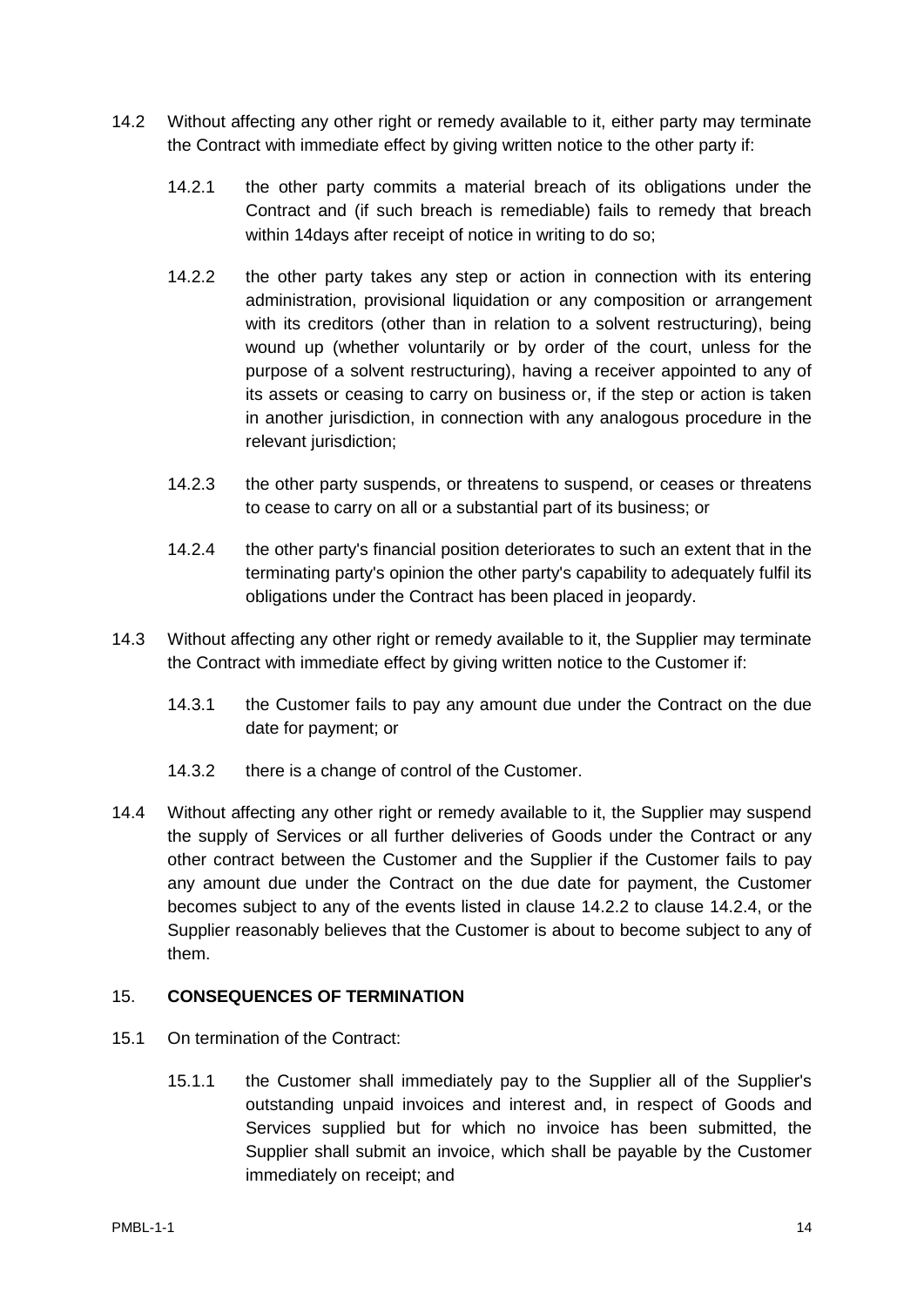- 15.1.2 the Customer shall return all of the Supplier Materials and any Deliverables or Goods which have not been fully paid for. If the Customer fails to do so, then the Supplier may enter the Customer's premises and take possession of them. Until they have been returned, the Customer shall be solely responsible for their safe keeping and will not use them for any purpose not connected with this Contract.
- 15.2 Termination or expiry of the Contract shall not affect any rights, remedies, obligations and liabilities of the parties that have accrued up to the date of termination or expiry, including the right to claim damages in respect of any breach of the Contract which existed at or before the date of termination or expiry.
- 15.3 Any provision of the Contract that expressly or by implication is intended to have effect after termination or expiry shall continue in full force and effect.

#### <span id="page-14-0"></span>16. **FORCE MAJEURE**

Neither party shall be in breach of the Contract nor liable for delay in performing or failure to perform, any of its obligations under the Contract if such delay or failure result from events, circumstances or causes beyond its reasonable control.

#### 17. **GENERAL**

#### 17.1 **Assignment and other dealings**

- 17.1.1 The Supplier may at any time assign, mortgage, charge, subcontract, delegate, declare a trust over or deal in any other manner with any or all of its rights and obligations under the Contract.
- 17.1.2 The Customer shall not assign, transfer, mortgage, charge, subcontract, delegate, declare a trust over or deal in any other manner with any of its rights and obligations under the Contract.

## 17.2 **Notices.**

- 17.2.1 Any notice or other communication given to a party under or in connection with this Agreement shall be in writing and shall be:
	- (a) delivered by hand or by pre-paid first-class post or other next working day delivery service at its registered office (if a company) or its principal place of business (in any other case); or
	- (b) sent by fax to its main fax number.
- 17.2.2 Any notice or communication shall be deemed to have been received:
	- (a) if delivered by hand, on signature of a delivery receipt or at the time the notice is left at the proper address;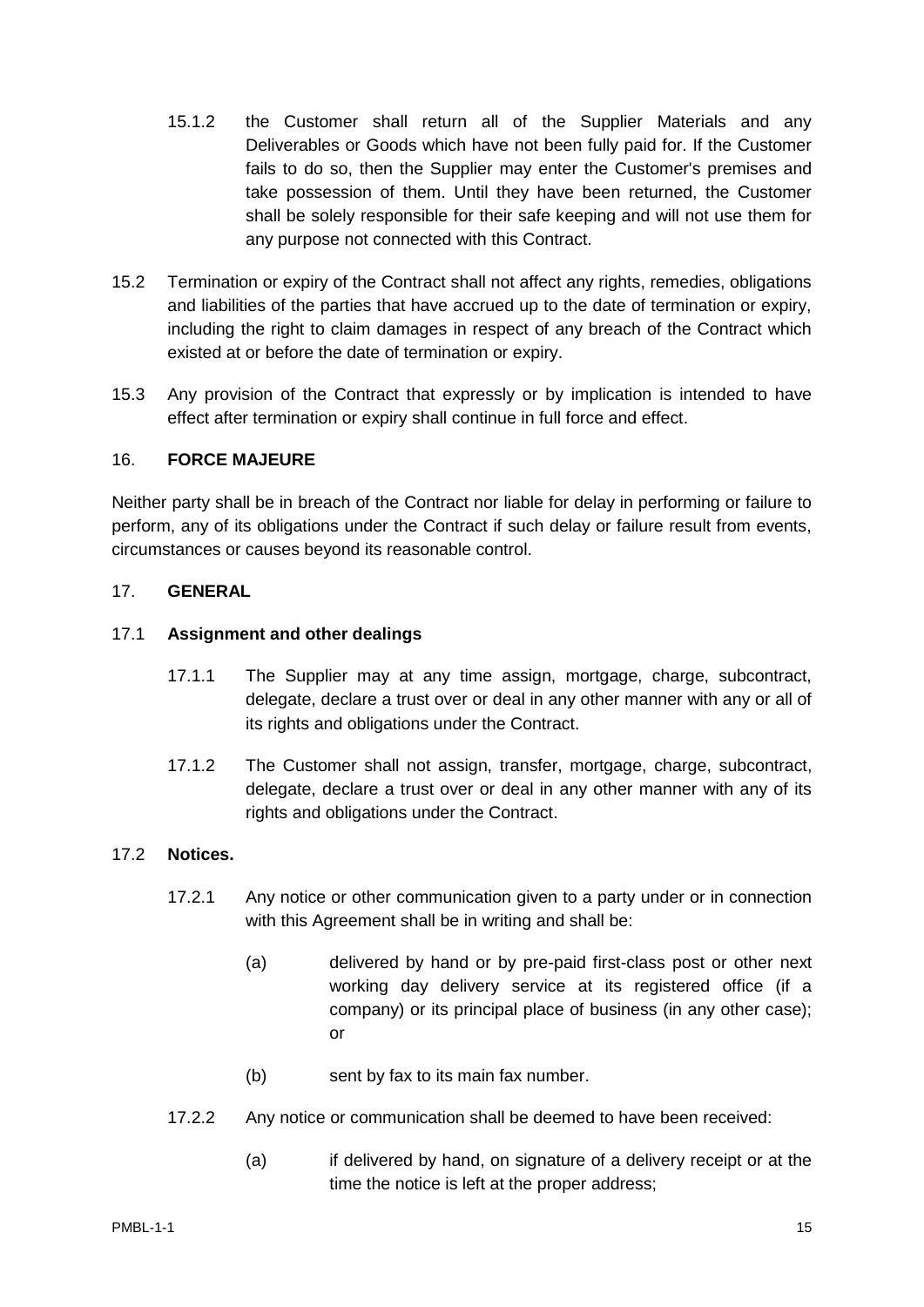- (b) if sent by pre-paid first-class post or other next working day delivery service, at 9.00 am on the second Business Day after posting or at the time recorded by the delivery service; and
- <span id="page-15-0"></span>(c) if sent by fax or email, at the time of transmission, or, if this time falls outside business hours in the place of receipt, when business hours resume. In this clause [17.2.2\(c\),](#page-15-0) business hours means 9.00am to 5.00pm Monday to Friday on a day that is not a public holiday in the place of receipt.
- 17.2.3 This clause does not apply to the service of any proceedings or other documents in any legal action or, where applicable, any arbitration or other method of dispute resolution.
- 17.3 **Severance.** If any provision or part-provision of the Contract is or becomes invalid, illegal or unenforceable, it shall be deemed modified to the minimum extent necessary to make it valid, legal and enforceable. If such modification is not possible, the relevant provision or part-provision shall be deemed deleted. Any modification to or deletion of a provision or part-provision under this clause shall not affect the validity and enforceability of the rest of the Contract.
- 17.4 **Waiver.** A waiver of any right or remedy under the Contract or by law is only effective if given in writing and shall not be deemed a waiver of any subsequent right or remedy. A failure or delay by a party to exercise any right or remedy provided under the Contract or by law shall not constitute a waiver of that or any other right or remedy, nor shall it prevent or restrict any further exercise of that or any other right or remedy. No single or partial exercise of any right or remedy provided under the Contract or by law shall prevent or restrict the further exercise of that or any other right or remedy.
- 17.5 **No partnership or agency.** Nothing in the Contract is intended to, or shall be deemed to, establish any partnership or joint venture between the parties, constitute either party the agent of the other, or authorise either party to make or enter into any commitments for or on behalf of the other party.

#### 17.6 **Entire agreement**.

- 17.6.1 The Contract constitutes the entire agreement between the parties and supersedes and extinguishes all previous agreements, promises, assurances, warranties, representations and understandings between them, whether written or oral, relating to its subject matter.
- 17.6.2 Each party acknowledges that in entering into the Contract it does not rely on, and shall have no remedies in respect of any statement, representation, assurance or warranty (whether made innocently or negligently) that is not set out in the Contract. Each party agrees that it